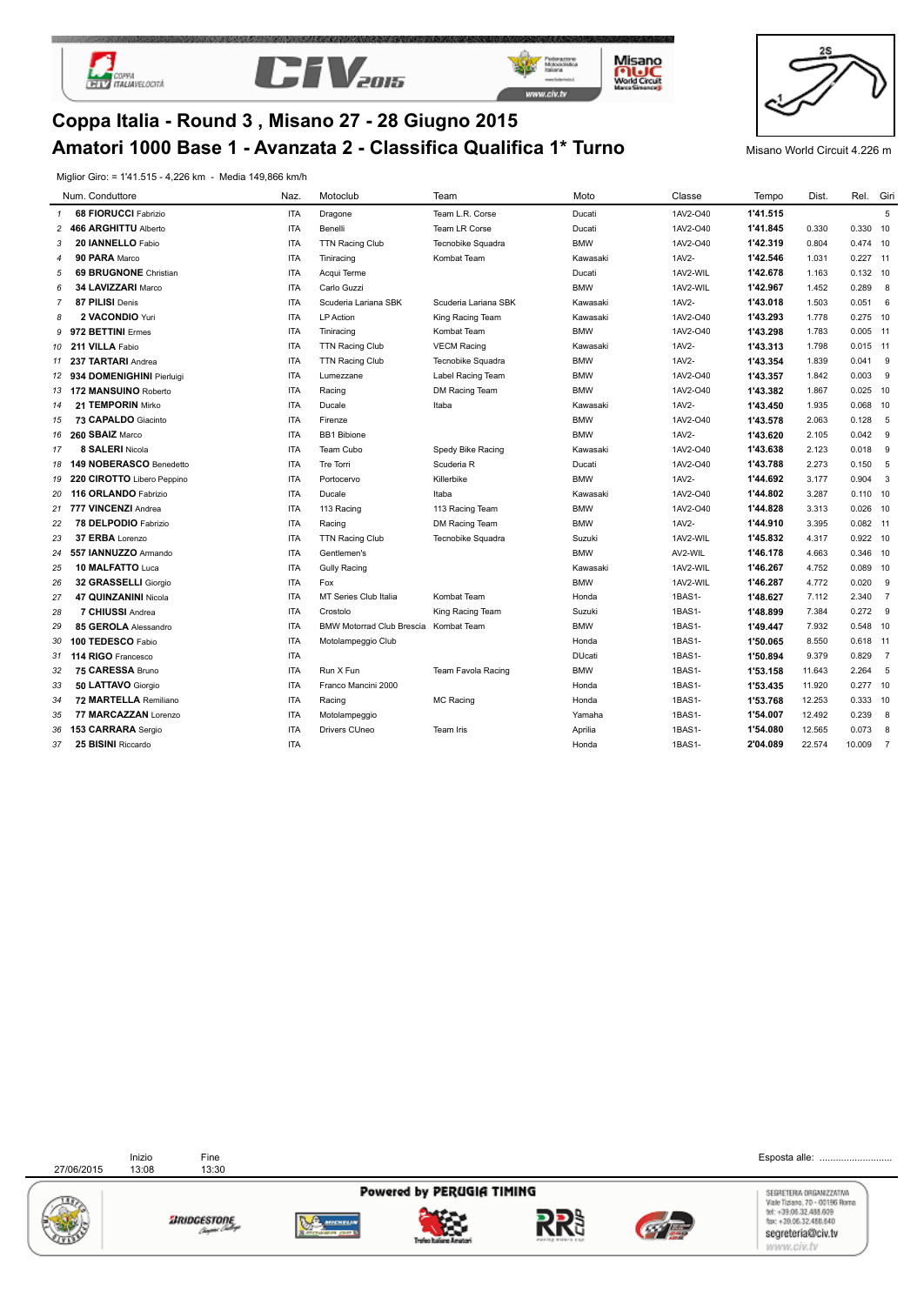





Misano<br>Mond Creat<br>Mond Creat



### **Amatori 1000 Base 1 - Avanzata 2 - Classifica Qualifica 2° Turno** Misano World Circuit 4.226 m **Coppa Italia - Round 3 , Misano 27 - 28 Giugno 2015**

Miglior Giro: = 1'42.715 - 4,226 km - Media 148,115 km/h

|                | Num. Conduttore              | Naz.       | Motoclub                         | Team                      | Moto          | Classe   | Tempo    | Dist.  | Rel.        | Giri                     |
|----------------|------------------------------|------------|----------------------------------|---------------------------|---------------|----------|----------|--------|-------------|--------------------------|
| $\mathbf{1}$   | 90 PARA Marco                | <b>ITA</b> | Tiniracing                       | Kombat Team               | Kawasaki      | 1AV2-    | 1'42.715 |        |             | $\overline{4}$           |
| 2              | 466 ARGHITTU Alberto         | <b>ITA</b> | Benelli                          | Team LR Corse             | Ducati        | 1AV2-O40 | 1'42.743 | 0.028  | 0.028       | $\overline{4}$           |
| 3              | <b>69 BRUGNONE</b> Christian | <b>ITA</b> | Acqui Terme                      |                           | Ducati        | 1AV2-WIL | 1'42.789 | 0.074  | 0.046       | $\overline{4}$           |
|                | 149 NOBERASCO Benedetto      | <b>ITA</b> | Tre Torri                        | Scuderia R                | Ducati        | 1AV2-O40 | 1'43.064 | 0.349  | 0.275       | $_{3}$                   |
| 5              | 21 TEMPORIN Mirko            | <b>ITA</b> | Ducale                           | Itaba                     | Kawasaki      | 1AV2-    | 1'43.257 | 0.542  | 0.193       | $_{3}$                   |
| 6              | 8 SALERI Nicola              | <b>ITA</b> | Team Cubo                        | Spedy Bike Racing         | Kawasaki      | 1AV2-O40 | 1'43.506 | 0.791  | 0.249       | $_{3}$                   |
| $\overline{7}$ | 87 PILISI Denis              | <b>ITA</b> | Scuderia Lariana SBK             | Scuderia Lariana SBK      | Kawasaki      | 1AV2-    | 1'43.873 | 1.158  | 0.367       | $_{3}$                   |
| 8              | 2 VACONDIO Yuri              | <b>ITA</b> | LP Action                        | King Racing Team          | Kawasaki      | 1AV2-O40 | 1'43.939 | 1.224  | 0.066       | $\overline{4}$           |
| 9              | 220 CIROTTO Libero Peppino   | <b>ITA</b> | Portocervo                       | Killerbike                | <b>BMW</b>    | 1AV2-    | 1'44.114 | 1.399  | $0.175 - 3$ |                          |
| 10             | 934 DOMENIGHINI Pierluigi    | <b>ITA</b> | Lumezzane                        | Label Racing Team         | <b>BMW</b>    | 1AV2-O40 | 1'44.218 | 1.503  | $0.104$ 3   |                          |
| 11             | 20 IANNELLO Fabio            | <b>ITA</b> | <b>TTN Racing Club</b>           | Tecnobike Squadra         | <b>BMW</b>    | 1AV2-O40 | 1'44.518 | 1.803  | 0.300       | $_{3}$                   |
| 12             | <b>68 FIORUCCI Fabrizio</b>  | <b>ITA</b> | Dragone                          | Team L.R. Corse           | Ducati        | 1AV2-O40 | 1'44.953 | 2.238  | 0.435       | $_{3}$                   |
| 13             | 260 SBAIZ Marco              | <b>ITA</b> | <b>BB1 Bibione</b>               |                           | <b>BMW</b>    | 1AV2-    | 1'45.042 | 2.327  | 0.089       | $_{3}$                   |
| 14             | 211 VILLA Fabio              | <b>ITA</b> | TTN Racing Club                  | <b>VECM Racing</b>        | Kawasaki      | 1AV2-    | 1'45.151 | 2.436  | 0.109       | $_{3}$                   |
| 15             | 172 MANSUINO Roberto         | <b>ITA</b> | Racing                           | DM Racing Team            | <b>BMW</b>    | 1AV2-O40 | 1'45.173 | 2.458  | $0.022$ 4   |                          |
| 16             | 73 CAPALDO Giacinto          | <b>ITA</b> | Firenze                          |                           | <b>BMW</b>    | 1AV2-O40 | 1'45.203 | 2.488  | 0.030       | $_{3}$                   |
| 17             | 237 TARTARI Andrea           | <b>ITA</b> | <b>TTN Racing Club</b>           | Tecnobike Squadra         | <b>BMW</b>    | 1AV2-    | 1'45.352 | 2.637  | $0.149$ 2   |                          |
| 18             | 116 ORLANDO Fabrizio         | <b>ITA</b> | Ducale                           | Itaba                     | Kawasaki      | 1AV2-O40 | 1'45.694 | 2.979  | $0.342$ 3   |                          |
| 19             | 777 VINCENZI Andrea          | <b>ITA</b> | 113 Racing                       | 113 Racing Team           | <b>BMW</b>    | 1AV2-O40 | 1'45.782 | 3.067  | 0.088       | $_{3}$                   |
| 20             | 972 BETTINI Ermes            | <b>ITA</b> | Tiniracing                       | Kombat Team               | <b>BMW</b>    | 1AV2-O40 | 1'46.009 | 3.294  | 0.227       | $_{3}$                   |
| 21             | 37 ERBA Lorenzo              | <b>ITA</b> | <b>TTN Racing Club</b>           | Tecnobike Squadra         | Suzuki        | 1AV2-WIL | 1'46.480 | 3.765  | $0.471$ 3   |                          |
| 22             | 32 GRASSELLI Giorgio         | <b>ITA</b> | Fox                              |                           | <b>BMW</b>    | 1AV2-WIL | 1'46.866 | 4.151  | 0.386       | $\overline{\mathbf{3}}$  |
| 23             | 10 MALFATTO Luca             | <b>ITA</b> | <b>Gully Racing</b>              |                           | Kawasaki      | 1AV2-WIL | 1'46.897 | 4.182  | 0.031 4     |                          |
| 24             | 78 DELPODIO Fabrizio         | <b>ITA</b> | Racing                           | DM Racing Team            | <b>BMW</b>    | 1AV2-    | 1'47.310 | 4.595  | $0.413$ 3   |                          |
| 25             | 557 IANNUZZO Armando         | <b>ITA</b> | Gentlemen's                      |                           | <b>BMW</b>    | AV2-WIL  | 1'48.780 | 6.065  | 1.470       | $_{3}$                   |
| 26             | 85 GEROLA Alessandro         | <b>ITA</b> | <b>BMW Motorrad Club Brescia</b> | Kombat Team               | <b>BMW</b>    | 1BAS1-   | 1'49.538 | 6.823  | 0.758       | $\overline{\phantom{a}}$ |
| 27             | 47 QUINZANINI Nicola         | <b>ITA</b> | MT Series Club Italia            | Kombat Team               | Honda         | 1BAS1-   | 1'49.694 | 6.979  | 0.156       | $\overline{\phantom{a}}$ |
| 28             | 7 CHIUSSI Andrea             | <b>ITA</b> | Crostolo                         | King Racing Team          | Suzuki        | 1BAS1-   | 1'50.643 | 7.928  | 0.949       | $\overline{\phantom{a}}$ |
| 29             | 153 CARRARA Sergio           | <b>ITA</b> | Drivers CUneo                    | Team Iris                 | Aprilia       | 1BAS1-   | 1'51.386 | 8.671  | $0.743$ 3   |                          |
| 30             | 114 RIGO Francesco           | <b>ITA</b> |                                  |                           | <b>DUcati</b> | 1BAS1-   | 1'52.728 | 10.013 | 1.342 2     |                          |
| 31             | 100 TEDESCO Fabio            | <b>ITA</b> | Motolampeggio Club               |                           | Honda         | 1BAS1-   | 1'53.240 | 10.525 | $0.512$ 3   |                          |
| 32             | 75 CARESSA Bruno             | <b>ITA</b> | Run X Fun                        | <b>Team Favola Racing</b> | <b>BMW</b>    | 1BAS1-   | 1'53.749 | 11.034 | 0.509       | $_{3}$                   |
| 33             | 50 LATTAVO Giorgio           | <b>ITA</b> | Franco Mancini 2000              |                           | Honda         | 1BAS1-   | 1'54.733 | 12.018 | 0.984       | $\overline{\mathbf{3}}$  |
| 34             | 77 MARCAZZAN Lorenzo         | <b>ITA</b> | Motolampeggio                    |                           | Yamaha        | 1BAS1-   | 1'55.165 | 12.450 | 0.432       | $\overline{\phantom{0}}$ |
| 35             | 72 MARTELLA Remiliano        | <b>ITA</b> | Racing                           | <b>MC Racing</b>          | Honda         | 1BAS1-   | 1'55.824 | 13.109 | 0.659       | 3                        |
| 36             | 25 BISINI Riccardo           | <b>ITA</b> |                                  |                           | Honda         | 1BAS1-   | 2'03.128 | 20.413 | 7.304       | $_{3}$                   |
| 37             | 34 LAVIZZARI Marco           | <b>ITA</b> | Carlo Guzzi                      |                           | <b>BMW</b>    | 1AV2-WIL | 2'06.874 | 24.159 | 3.746       | $\mathbf{3}$             |

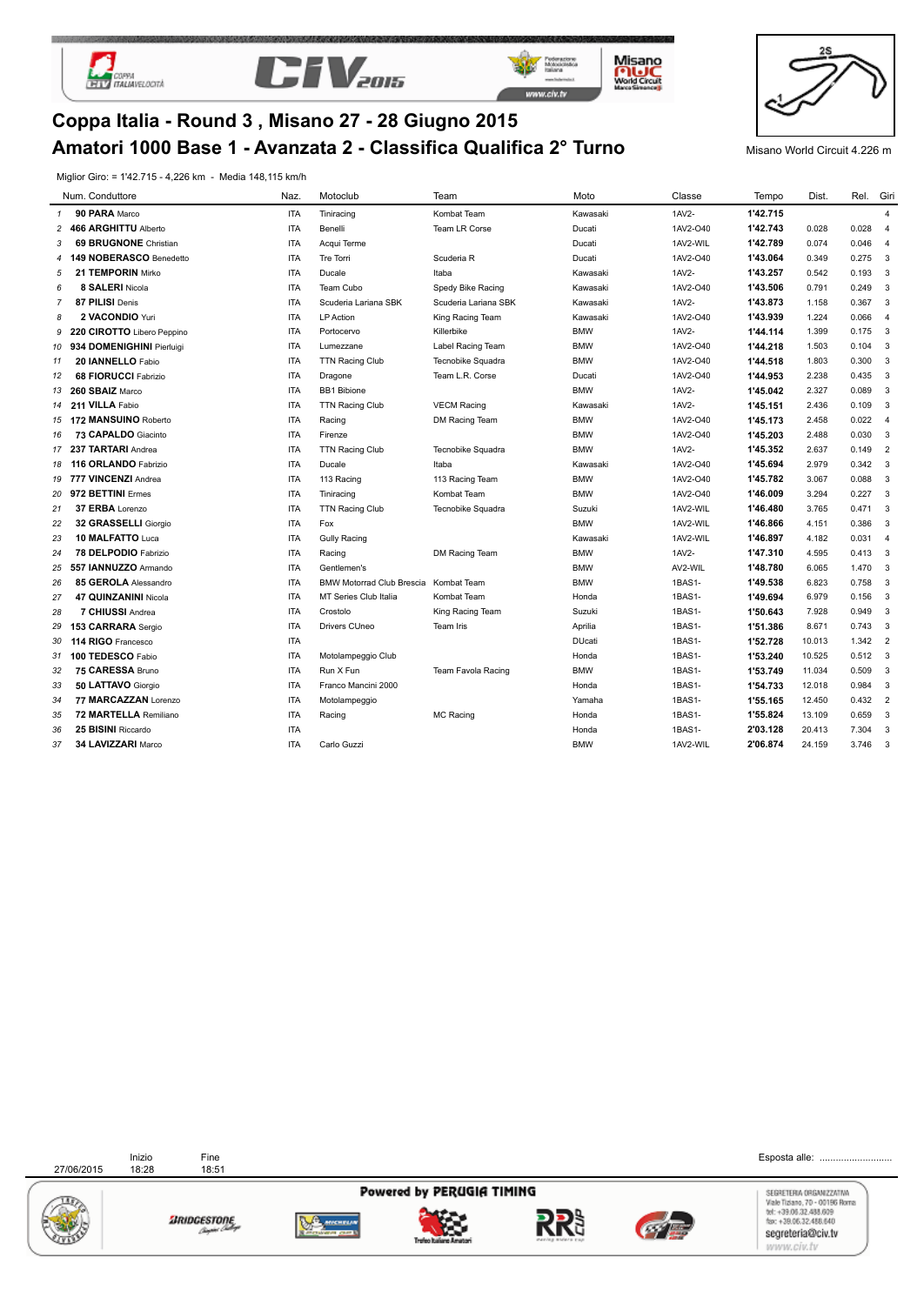

 $\overline{a}$ 



**Coppa Italia - Round 3 , Misano 27 - 28 Giugno 2015**



Misano **Mode Creat** 



**Amatori 1000 Base 1 - Avanzata 2 - Classifica Riepilogativa** Misano World Circuit 4.226 m

Miglior Giro:=1'41.515 - 4,226 km - Media 149,866 km/h

|                | Num. Conduttore            | Naz.       | Motoclub                         | Team                 | Moto          | Classe  | Sess. 1  | Sess. 2  | Tempo    | Dist.  | Rel.       | Giri |
|----------------|----------------------------|------------|----------------------------------|----------------------|---------------|---------|----------|----------|----------|--------|------------|------|
| $\mathbf{1}$   | 68 FIORUCCI Fabrizio       | <b>ITA</b> | Dragone                          | Team L.R. Corse      | Ducati        | 1AV2-04 | 1'41.515 | 1'44.953 | 1'41.515 |        |            | 8    |
| $\overline{2}$ | 466 ARGHITTU Alberto       | <b>ITA</b> | Benelli                          | Team LR Corse        | Ducati        | 1AV2-04 | 1'41.845 | 1'42.743 | 1'41.845 | 0.330  | 0.330 14   |      |
| 3              | 20 IANNELLO Fabio          | <b>ITA</b> | <b>TTN Racing Club</b>           | Tecnobike Squadra    | <b>BMW</b>    | 1AV2-O4 | 1'42.319 | 1'44.518 | 1'42.319 | 0.804  | $0.474$ 13 |      |
| 4              | 90 PARA Marco              | <b>ITA</b> | Tiniracing                       | Kombat Team          | Kawasaki      | 1AV2-   | 1'42.546 | 1'42.715 | 1'42.546 | 1.031  | 0.227      | 15   |
| 5              | 69 BRUGNONE Christian      | <b>ITA</b> | Acqui Terme                      |                      | Ducati        | 1AV2-WI | 1'42.678 | 1'42.789 | 1'42.678 | 1.163  | $0.132$ 14 |      |
| 6              | 34 LAVIZZARI Marco         | <b>ITA</b> | Carlo Guzzi                      |                      | <b>BMW</b>    | 1AV2-WI | 1'42.967 | 2'06.874 | 1'42.967 | 1.452  | 0.289      | 11   |
| 7              | 87 PILISI Denis            | <b>ITA</b> | Scuderia Lariana SBK             | Scuderia Lariana SBK | Kawasaki      | 1AV2-   | 1'43.018 | 1'43.873 | 1'43.018 | 1.503  | 0.051      | 9    |
| 8              | 149 NOBERASCO Benedetto    | <b>ITA</b> | Tre Torri                        | Scuderia R           | Ducati        | 1AV2-O4 | 1'43.788 | 1'43.064 | 1'43.064 | 1.549  | 0.046      | 8    |
| 9              | 21 TEMPORIN Mirko          | <b>ITA</b> | Ducale                           | Itaba                | Kawasaki      | 1AV2-   | 1'43.450 | 1'43.257 | 1'43.257 | 1.742  | 0.193      | 13   |
| 10             | 2 VACONDIO Yuri            | <b>ITA</b> | <b>LP</b> Action                 | King Racing Team     | Kawasaki      | 1AV2-04 | 1'43.293 | 1'43.939 | 1'43.293 | 1.778  | 0.036      | 14   |
| 11             | 972 BETTINI Ermes          | <b>ITA</b> | Tiniracing                       | Kombat Team          | <b>BMW</b>    | 1AV2-04 | 1'43.298 | 1'46.009 | 1'43.298 | 1.783  | $0.005$ 14 |      |
| 12             | 211 VILLA Fabio            | <b>ITA</b> | <b>TTN Racing Club</b>           | <b>VECM Racing</b>   | Kawasaki      | 1AV2-   | 1'43.313 | 1'45.151 | 1'43.313 | 1.798  | $0.015$ 14 |      |
| 13             | 237 TARTARI Andrea         | <b>ITA</b> | <b>TTN Racing Club</b>           | Tecnobike Squadra    | <b>BMW</b>    | 1AV2-   | 1'43.354 | 1'45.352 | 1'43.354 | 1.839  | $0.041$ 11 |      |
| 14             | 934 DOMENIGHINI Pierluigi  | <b>ITA</b> | Lumezzane                        | Label Racing Team    | <b>BMW</b>    | 1AV2-O4 | 1'43.357 | 1'44.218 | 1'43.357 | 1.842  | $0.003$ 12 |      |
| 15             | 172 MANSUINO Roberto       | <b>ITA</b> | Racing                           | DM Racing Team       | <b>BMW</b>    | 1AV2-04 | 1'43.382 | 1'45.173 | 1'43.382 | 1.867  | $0.025$ 14 |      |
| 16             | 8 SALERI Nicola            | <b>ITA</b> | Team Cubo                        | Spedy Bike Racing    | Kawasaki      | 1AV2-O4 | 1'43.638 | 1'43.506 | 1'43.506 | 1.991  | $0.124$ 12 |      |
| 17             | 73 CAPALDO Giacinto        | <b>ITA</b> | Firenze                          |                      | <b>BMW</b>    | 1AV2-04 | 1'43.578 | 1'45.203 | 1'43.578 | 2.063  | 0.072      | 8    |
| 18             | 260 SBAIZ Marco            | <b>ITA</b> | <b>BB1 Bibione</b>               |                      | <b>BMW</b>    | 1AV2-   | 1'43.620 | 1'45.042 | 1'43.620 | 2.105  | $0.042$ 12 |      |
| 19             | 220 CIROTTO Libero Peppino | <b>ITA</b> | Portocervo                       | Killerbike           | <b>BMW</b>    | 1AV2-   | 1'44.692 | 1'44.114 | 1'44.114 | 2.599  | 0.494      | 6    |
| 20             | 116 ORLANDO Fabrizio       | <b>ITA</b> | Ducale                           | Itaba                | Kawasaki      | 1AV2-O4 | 1'44.802 | 1'45.694 | 1'44.802 | 3.287  | 0.688      | - 13 |
| 21             | 777 VINCENZI Andrea        | <b>ITA</b> | 113 Racing                       | 113 Racing Team      | <b>BMW</b>    | 1AV2-04 | 1'44.828 | 1'45.782 | 1'44.828 | 3.313  | 0.026      | - 13 |
| 22             | 78 DELPODIO Fabrizio       | <b>ITA</b> | Racing                           | DM Racing Team       | <b>BMW</b>    | 1AV2-   | 1'44.910 | 1'47.310 | 1'44.910 | 3.395  | $0.082$ 14 |      |
| 23             | 37 ERBA Lorenzo            | <b>ITA</b> | <b>TTN Racing Club</b>           | Tecnobike Squadra    | Suzuki        | 1AV2-WI | 1'45.832 | 1'46.480 | 1'45.832 | 4.317  | 0.922 13   |      |
| 24             | 557 IANNUZZO Armando       | <b>ITA</b> | Gentlemen's                      |                      | <b>BMW</b>    | AV2-WIL | 1'46.178 | 1'48.780 | 1'46.178 | 4.663  | 0.346      | 13   |
| 25             | 10 MALFATTO Luca           | <b>ITA</b> | <b>Gully Racing</b>              |                      | Kawasaki      | 1AV2-WI | 1'46.267 | 1'46.897 | 1'46.267 | 4.752  | 0.089      | 14   |
| 26             | 32 GRASSELLI Giorgio       | <b>ITA</b> | Fox                              |                      | <b>BMW</b>    | 1AV2-WI | 1'46.287 | 1'46.866 | 1'46.287 | 4.772  | 0.020      | 12   |
| 27             | 47 QUINZANINI Nicola       | <b>ITA</b> | MT Series Club Italia            | Kombat Team          | Honda         | 1BAS1-  | 1'48.627 | 1'49.694 | 1'48.627 | 7.112  | 2.340      | 10   |
| 28             | 7 CHIUSSI Andrea           | <b>ITA</b> | Crostolo                         | King Racing Team     | Suzuki        | 1BAS1-  | 1'48.899 | 1'50.643 | 1'48.899 | 7.384  | $0.272$ 12 |      |
| 29             | 85 GEROLA Alessandro       | <b>ITA</b> | <b>BMW Motorrad Club Brescia</b> | Kombat Team          | <b>BMW</b>    | 1BAS1-  | 1'49.447 | 1'49.538 | 1'49.447 | 7.932  | 0.548 13   |      |
| 30             | 100 TEDESCO Fabio          | <b>ITA</b> | Motolampeggio Club               |                      | Honda         | 1BAS1-  | 1'50.065 | 1'53.240 | 1'50.065 | 8.550  | 0.618 14   |      |
| 31             | 114 RIGO Francesco         | <b>ITA</b> |                                  |                      | <b>DUcati</b> | 1BAS1-  | 1'50.894 | 1'52.728 | 1'50.894 | 9.379  | 0.829      | 9    |
| 32             | 153 CARRARA Sergio         | <b>ITA</b> | <b>Drivers CUneo</b>             | Team Iris            | Aprilia       | 1BAS1-  | 1'54.080 | 1'51.386 | 1'51.386 | 9.871  | $0.492$ 11 |      |
| 33             | 75 CARESSA Bruno           | <b>ITA</b> | Run X Fun                        | Team Favola Racing   | <b>BMW</b>    | 1BAS1-  | 1'53.158 | 1'53.749 | 1'53.158 | 11.643 | 1.772      | 8    |
| 34             | 50 LATTAVO Giorgio         | <b>ITA</b> | Franco Mancini 2000              |                      | Honda         | 1BAS1-  | 1'53.435 | 1'54.733 | 1'53.435 | 11.920 | $0.277$ 13 |      |
| 35             | 72 MARTELLA Remiliano      | <b>ITA</b> | Racing                           | <b>MC Racing</b>     | Honda         | 1BAS1-  | 1'53.768 | 1'55.824 | 1'53.768 | 12.253 | 0.333 13   |      |
| 36             | 77 MARCAZZAN Lorenzo       | <b>ITA</b> | Motolampeggio                    |                      | Yamaha        | 1BAS1-  | 1'54.007 | 1'55.165 | 1'54.007 | 12.492 | 0.239      | 10   |
| 37             | 25 BISINI Riccardo         | <b>ITA</b> |                                  |                      | Honda         | 1BAS1-  | 2'04.089 | 2'03.128 | 2'03.128 | 21.613 | 9.121      | 10   |

27/06/2015 Esposta alle: ...........................











SEGRETERIA ORGANIZZATIVA<br>Viale Tizlano, 70 - 00196 Roma<br>tel: +39.06.32.488.609<br>fax: +39.06.32.488.640 segreteria@civ.tv www.civ.tv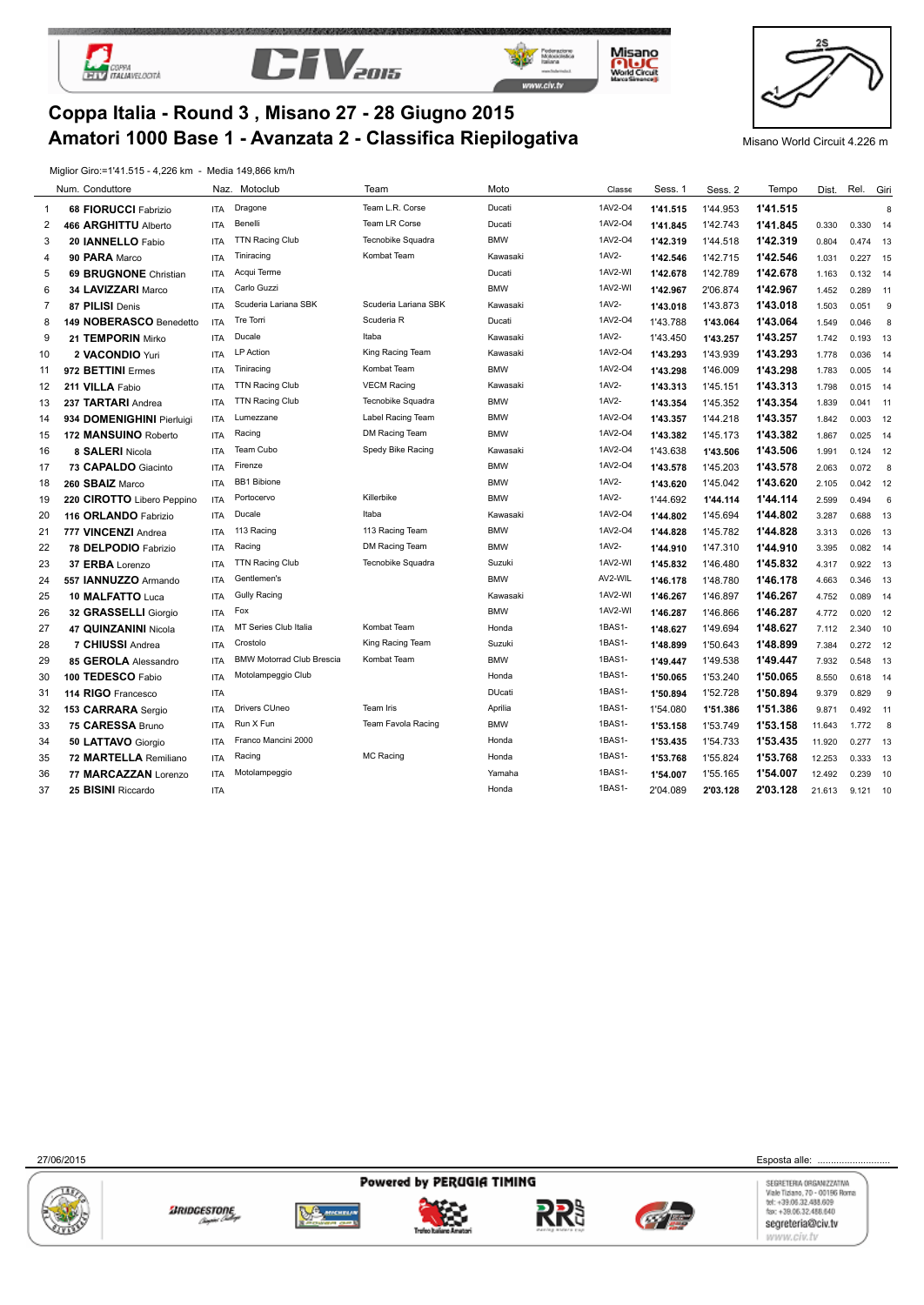





Misano

**Mulciple** 



### **Amatori 1000 Base 1 - Avanzata 2 - Classifica Gara** Misano World Circuit 4.226 m **Coppa Italia - Round 3 , Misano 27 - 28 Giugno 2015**

Giri 10 = 42,260 km - Media 147,080 km/h - Tempo di gara 17'14.376

|     | Num. Conduttore              | Naz.       | Motoclub                             | Team                 | Moto          | Classe   | Giri           | Tempo      | Dist.    | Rel.   |                | Giro Veloce |
|-----|------------------------------|------------|--------------------------------------|----------------------|---------------|----------|----------------|------------|----------|--------|----------------|-------------|
| 1   | 90 PARA Marco                | <b>ITA</b> | Tiniracing                           | Kombat Team          | Kawasaki      | 1AV2-    | 10             | 17'14.376  |          |        | $\overline{2}$ | 1'42.059    |
| 2   | 149 NOBERASCO Benedetto      | <b>ITA</b> | Tre Torri                            | Scuderia R           | Ducati        | 1AV2-040 | 10             | 17'15.193  | 0.817    | 0.817  | 3              | 1'42.142    |
| 3   | 20 IANNELLO Fabio            | <b>ITA</b> | <b>TTN Racing Club</b>               | Tecnobike Squadra    | <b>BMW</b>    | 1AV2-040 | -10            | 17'19.787  | 5.411    | 4.594  | $\overline{2}$ | 1'42.221    |
| 4   | 2 VACONDIO Yuri              | <b>ITA</b> | <b>LP Action</b>                     | King Racing Team     | Kawasaki      | 1AV2-040 | 10             | 17'25.721  | 11.345   | 5.934  | 3              | 1'43.297    |
| 5   | 972 BETTINI Ermes            | <b>ITA</b> | Tiniracing                           | Kombat Team          | <b>BMW</b>    | 1AV2-040 | 10             | 17'25.785  | 11.409   | 0.064  | 9              | 1'43.144    |
| 6   | 934 DOMENIGHINI Pierluigi    | <b>ITA</b> | Lumezzane                            | Label Racing Team    | <b>BMW</b>    | 1AV2-040 | 10             | 17'26.222  | 11.846   | 0.437  | 9              | 1'42.679    |
| 7   | <b>68 FIORUCCI Fabrizio</b>  | <b>ITA</b> | Dragone                              | Team L.R. Corse      | Ducati        | 1AV2-040 | 10             | 17'28.713  | 14.337   | 2.491  | 4              | 1'42.102    |
| 8   | 34 LAVIZZARI Marco           | <b>ITA</b> | Carlo Guzzi                          |                      | <b>BMW</b>    | 1AV2-WIL | 10             | 17'30.583  | 16.207   | 1.870  | $\overline{2}$ | 1'43.685    |
| 9   | 220 CIROTTO Libero Peppino   | <b>ITA</b> | Portocervo                           | Killerbike           | <b>BMW</b>    | 1AV2-    | 10             | 17'32.820  | 18.444   | 2.237  | 4              | 1'42.695    |
| 10  | 8 SALERI Nicola              | ITA        | Team Cubo                            | Spedy Bike Racing    | Kawasaki      | 1AV2-040 | 10             | 17'36.831  | 22.455   | 4.011  | 4              | 1'43.891    |
| 11  | 466 ARGHITTU Alberto         | <b>ITA</b> | Benelli                              | <b>Team LR Corse</b> | Ducati        | 1AV2-040 | 10             | 17'42.842  | 28.466   | 6.011  | 2              | 1'41.551    |
| 12  | 78 DELPODIO Fabrizio         | <b>ITA</b> | Racing                               | DM Racing Team       | <b>BMW</b>    | 1AV2-    | 10             | 17'46.229  | 31.853   | 3.387  | 5              | 1'44.557    |
| 13  | 32 GRASSELLI Giorgio         | <b>ITA</b> | Fox                                  |                      | <b>BMW</b>    | 1AV2-WIL | 10             | 17'50.146  | 35.770   | 3.917  | 3              | 1'45.274    |
| 14  | 557 IANNUZZO Armando         | <b>ITA</b> | Gentlemen's                          |                      | <b>BMW</b>    | AV2-WIL  | 10             | 17'53.957  | 39.581   | 3.811  | 9              | 1'45.367    |
| 15  | 777 VINCENZI Andrea          | <b>ITA</b> | 113 Racing                           | 113 Racing Team      | <b>BMW</b>    | 1AV2-040 | 10             | 17'54.228  | 39.852   | 0.271  | 2              | 1'45.097    |
| 16  | 10 MALFATTO Luca             | <b>ITA</b> | <b>Gully Racing</b>                  |                      | Kawasaki      | 1AV2-WIL | 10             | 18'04.024  | 49.648   | 9.796  | 2              | 1'46.383    |
| 17  | 7 CHIUSSI Andrea             | <b>ITA</b> | Crostolo                             | King Racing Team     | Suzuki        | 1BAS1-   | 10             | 18'18.712  | 1'04.336 | 14.688 | 3              | 1'47.728    |
| 18  | 47 QUINZANINI Nicola         | <b>ITA</b> | MT Series Club Italia                | Kombat Team          | Honda         | 1BAS1-   | 10             | 18'23.705  | 1'09.329 | 4.993  | $\overline{4}$ | 1'48.659    |
| 19  | 85 GEROLA Alessandro         | <b>ITA</b> | BMW Motorrad Club BresciaKombat Team |                      | <b>BMW</b>    | 1BAS1-   | 10             | 18'38.600  | 1'24.224 | 14.895 | 10             | 1'49.167    |
| 20  | 114 RIGO Francesco           | <b>ITA</b> |                                      |                      | <b>DUcati</b> | 1BAS1-   | 10             | 18'44.804  | 1'30.428 | 6.204  | 2              | 1'50.432    |
| 21  | 75 CARESSA Bruno             | <b>ITA</b> | Run X Fun                            | Team Favola Racing   | <b>BMW</b>    | 1BAS1-   | 10             | 18'57.809  | 1'43.433 | 13.005 | 2              | 1'50.785    |
| 22  | 153 CARRARA Sergio           | <b>ITA</b> | Drivers CUneo                        | Team Iris            | Aprilia       | 1BAS1-   | 9              | 17'22.102  | 1 Giro   | 1 Giro | 6              | 1'52.118    |
| 23  | 77 MARCAZZAN Lorenzo         | <b>ITA</b> | Motolampeggio                        |                      | Yamaha        | 1BAS1-   | 9              | 17'31.556  | 1 Giro   | 9.454  | 6              | 1'53.667    |
| 24  | 50 LATTAVO Giorgio           | <b>ITA</b> | Franco Mancini 2000                  |                      | Honda         | 1BAS1-   | 9              | 17'36.788  | 1 Giro   | 5.232  | 6              | 1'54.582    |
|     |                              |            |                                      |                      |               |          |                |            |          |        |                |             |
|     | RIT 172 MANSUINO Roberto     | <b>ITA</b> | Racing                               | DM Racing Team       | <b>BMW</b>    | 1AV2-040 | 6              | 10'29.830  | 4 Giri   |        | $\overline{4}$ | 1'42.952    |
|     | RIT 116 ORLANDO Fabrizio     | <b>ITA</b> | Ducale                               | Itaba                | Kawasaki      | 1AV2-O40 | 6              | 10'33.462  | 4 Giri   |        | 5              | 1'43.629    |
| RIT | 37 ERBA Lorenzo              | <b>ITA</b> | <b>TTN Racing Club</b>               | Tecnobike Squadra    | Suzuki        | 1AV2-WIL | 5              | 8'50.966   | 5 Giri   |        | 5              | 1'43.601    |
| RIT | 25 BISINI Riccardo           | <b>ITA</b> |                                      |                      | Honda         | 1BAS1-   | $\overline{4}$ | 8'18.614   | 6 Giri   |        | $\overline{2}$ | 2'01.681    |
| RIT | 73 CAPALDO Giacinto          | <b>ITA</b> | Firenze                              |                      | <b>BMW</b>    | 1AV2-O40 | 3              | 5'20.445   | 7 Giri   |        | $\overline{2}$ | 1'44.329    |
| RIT | 260 SBAIZ Marco              | <b>ITA</b> | <b>BB1 Bibione</b>                   |                      | <b>BMW</b>    | 1AV2-    | 3              | 5'22.764   | 7 Giri   |        | 3              | 1'43.417    |
| RIT | 21 TEMPORIN Mirko            | <b>ITA</b> | Ducale                               | Itaba                | Kawasaki      | 1AV2-    | $\mathbf 0$    | 4.:21'.5.7 |          |        |                |             |
| RIT | <b>69 BRUGNONE</b> Christian | <b>ITA</b> | Acqui Terme                          |                      | Ducati        | 1AV2-WIL | $\mathbf 0$    | 4.:21'.5.7 |          |        |                |             |
| RIT | 87 PILISI Denis              | <b>ITA</b> | Scuderia Lariana SBK                 | Scuderia Lariana SBK | Kawasaki      | 1AV2-    | $\mathbf 0$    | 4.21' .5.7 |          |        |                |             |
| RIT | 100 TEDESCO Fabio            | <b>ITA</b> | Motolampeggio Club                   |                      | Honda         | 1BAS1-   | $\mathbf 0$    | 4.:21'.5.7 |          |        |                |             |
| NP  | 72 MARTELLA Remiliano        | <b>ITA</b> | Racing                               | <b>MC Racing</b>     | Honda         | 1BAS1-   |                | 4.:21'.5.7 |          |        |                |             |
| ΝP  | 237 TARTARI Andrea           | <b>ITA</b> | <b>TTN Racing Club</b>               | Tecnobike Squadra    | <b>BMW</b>    | 1AV2-    |                | 4.:21'.5.7 |          |        |                |             |
| ΝP  | 211 VILLA Fabio              | <b>ITA</b> | <b>TTN Racing Club</b>               | <b>VECM Racing</b>   | Kawasaki      | 1AV2-    |                | 4.:21'.5.7 |          |        |                |             |
|     |                              |            |                                      |                      |               |          |                |            |          |        |                |             |

Giro Veloce N. 2 Num. 466 Alberto Arghittu Tempo 1'41.551 Media. 149,812 Km/h Partenti:: 37 Non Partiti:: 3 Ritirati:: 10 Non Classificati:: 0 Classificati:: 24 Esclusi:: 0

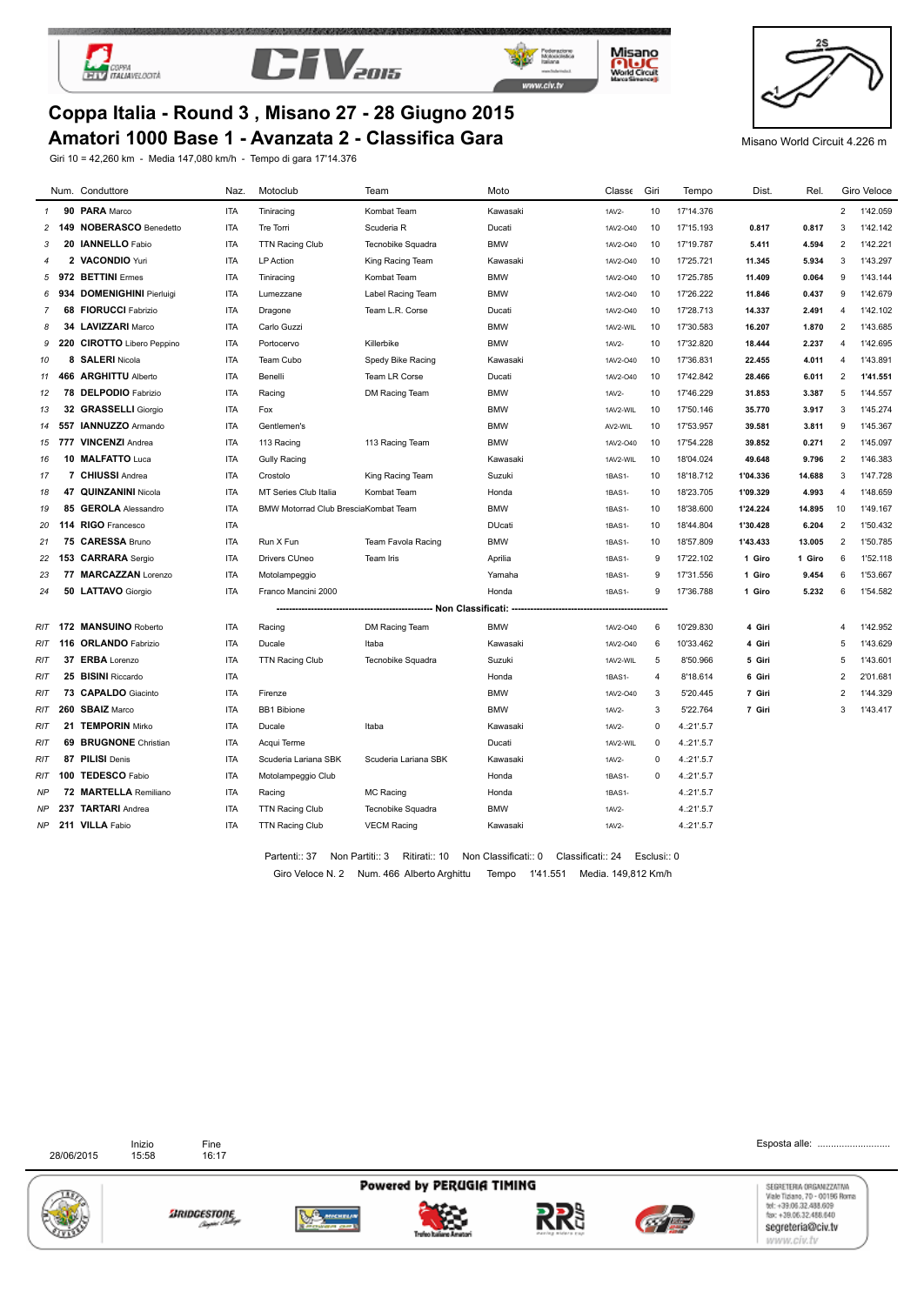







# **Amatori 1000 Base 1 - Avanzata 2 - Classifica di Classe Gara** Misano World Circuit 4.226 m **Coppa Italia - Round 3 , Misano 27 - 28 Giugno 2015**

**1 / 2**

#### **1000 Avanzato 2 /**

|  |  | Giri 10 = 42,260 km - Media 147,080 km/h - Tempo di gara 17'14.376 |
|--|--|--------------------------------------------------------------------|
|--|--|--------------------------------------------------------------------|

|     | Num. Conduttore              |            | Naz. Motoclub          | Team                  | Moto       | Giri | Tempo      | Dist.  | Rel.   |   | Giro Veloce |
|-----|------------------------------|------------|------------------------|-----------------------|------------|------|------------|--------|--------|---|-------------|
|     | 90 PARA Marco                | ITA        | Tiniracing             | Kombat Team           | Kawasaki   | 10   | 17'14.376  |        |        |   | 1'42.059    |
|     | 2 220 CIROTTO Libero Peppino | <b>ITA</b> | Portocervo             | Killerbike            | <b>BMW</b> | 10   | 17'32.820  | 18.444 | 18.444 | 4 | 1'42.695    |
|     | 3 78 DELPODIO Fabrizio       | ITA        | Racing                 | DM Racing Team        | <b>BMW</b> | 10   | 17'46.229  | 31.853 | 13.409 | 5 | 1'44.557    |
|     |                              |            |                        | Non Classificati: --- |            |      |            |        |        |   |             |
|     | RIT 260 SBAIZ Marco          | <b>ITA</b> | <b>BB1 Bibione</b>     |                       | <b>BMW</b> | 3    | 5'22.764   | 7 Giri |        |   | 1'43.417    |
| RIT | 21 TEMPORIN Mirko            | <b>ITA</b> | Ducale                 | Itaba                 | Kawasaki   |      | 4.21' .5.7 |        |        |   |             |
| RIT | 87 PILISI Denis              | <b>ITA</b> | Scuderia Lariana SBK   | Scuderia Lariana SBK  | Kawasaki   |      | 4.21' .5.7 |        |        |   |             |
|     | NP 237 TARTARI Andrea        | ITA        | <b>TTN Racing Club</b> | Tecnobike Squadra     | <b>BMW</b> |      | 4:21'.5.7  |        |        |   |             |
|     | NP 211 VILLA Fabio           | <b>ITA</b> | TTN Racing Club        | <b>VECM Racing</b>    | Kawasaki   |      | 4:21'.5.7  |        |        |   |             |
|     |                              |            |                        |                       |            |      |            |        |        |   |             |

Partenti:: 8 Non Partiti:: 2 Ritirati:: 3 Non Classificati:: 0 Classificati:: 3 Esclusi:: 0

Giro Veloce N. 2 Num. 90 Marco Para Tempo 1'42.059 Media. 149,067 Km/h

#### **1000 Avanzato 2 / Over 40**

|     |       | Giri 10 = 42,260 km - Media 146,964 km/h - Tempo di gara 17'15.193 |            |                        |                   |            |      |           |        |        |                |             |
|-----|-------|--------------------------------------------------------------------|------------|------------------------|-------------------|------------|------|-----------|--------|--------|----------------|-------------|
|     |       | Num. Conduttore                                                    | Naz.       | Motoclub               | Team              | Moto       | Giri | Tempo     | Dist.  | Rel.   |                | Giro Veloce |
|     |       | 1 149 NOBERASCO Benedetto                                          | <b>ITA</b> | Tre Torri              | Scuderia R        | Ducati     | 10   | 17'15.193 |        |        | 3              | 1'42.142    |
|     |       | 20 IANNELLO Fabio                                                  | <b>ITA</b> | <b>TTN Racing Club</b> | Tecnobike Squadra | <b>BMW</b> | 10   | 17'19.787 | 4.594  | 4.594  | $\overline{2}$ | 1'42.221    |
| 3   |       | 2 VACONDIO Yuri                                                    | <b>ITA</b> | LP Action              | King Racing Team  | Kawasaki   | 10   | 17'25.721 | 10.528 | 5.934  | 3              | 1'43.297    |
|     |       | 4 972 BETTINI Ermes                                                | <b>ITA</b> | Tiniracing             | Kombat Team       | <b>BMW</b> | 10   | 17'25.785 | 10.592 | 0.064  | 9              | 1'43.144    |
|     | 5 934 | <b>DOMENIGHINI Pierluigi</b>                                       | <b>ITA</b> | Lumezzane              | Label Racing Team | <b>BMW</b> | 10   | 17'26.222 | 11.029 | 0.437  | 9              | 1'42.679    |
| 6   |       | 68 FIORUCCI Fabrizio                                               | <b>ITA</b> | Dragone                | Team L.R. Corse   | Ducati     | 10   | 17'28.713 | 13.520 | 2.491  | $\overline{4}$ | 1'42.102    |
|     |       | 8 SALERI Nicola                                                    | <b>ITA</b> | Team Cubo              | Spedy Bike Racing | Kawasaki   | 10   | 17'36.831 | 21.638 | 8.118  | 4              | 1'43.891    |
|     |       | 8 466 ARGHITTU Alberto                                             | <b>ITA</b> | Benelli                | Team LR Corse     | Ducati     | 10   | 17'42.842 | 27.649 | 6.011  | $\overline{2}$ | 1'41.551    |
|     | 9 777 | <b>VINCENZI Andrea</b>                                             | <b>ITA</b> | 113 Racing             | 113 Racing Team   | <b>BMW</b> | 10   | 17'54.228 | 39.035 | 11.386 | $\overline{2}$ | 1'45.097    |
|     |       |                                                                    |            |                        |                   |            |      |           |        |        |                |             |
|     |       | RIT 172 MANSUINO Roberto                                           | <b>ITA</b> | Racing                 | DM Racing Team    | <b>BMW</b> | 6    | 10'29.830 | 4 Giri |        | 4              | 1'42.952    |
|     |       | RIT 116 ORLANDO Fabrizio                                           | <b>ITA</b> | Ducale                 | Itaba             | Kawasaki   | 6    | 10'33.462 | 4 Giri |        | 5              | 1'43.629    |
| RIT |       | 73 CAPALDO Giacinto                                                | <b>ITA</b> | Firenze                |                   | <b>BMW</b> | 3    | 5'20.445  | 7 Giri |        |                | 1'44.329    |
|     |       |                                                                    |            |                        |                   |            |      |           |        |        |                |             |

Giro Veloce N. 2 Num. 466 Alberto Arghittu Tempo 1'41.551 Media. 149,812 Km/h Partenti:: 12 Non Partiti:: 0 Ritirati:: 3 Non Classificati:: 0 Classificati:: 9 Esclusi:: 0

#### **1000 Avanzato 2 / Wild Card**

|     |   | Giri 10 = 42,260 km - Media 144,811 km/h - Tempo di gara 17'30.583 |            |                 |                      |            |      |           |        |        |             |
|-----|---|--------------------------------------------------------------------|------------|-----------------|----------------------|------------|------|-----------|--------|--------|-------------|
|     |   | Num. Conduttore                                                    | Naz.       | Motoclub        | Team                 | Moto       | Giri | Tempo     | Dist.  | Rel.   | Giro Veloce |
|     |   | 34 LAVIZZARI Marco                                                 | <b>ITA</b> | Carlo Guzzi     |                      | <b>BMW</b> | 10   | 17'30.583 |        |        | 1'43.685    |
|     |   | 2 32 GRASSELLI Giorgio                                             | <b>ITA</b> | Fox             |                      | <b>BMW</b> | 10   | 17'50.146 | 19.563 | 19.563 | 1'45.274    |
|     | 3 | 10 MALFATTO Luca                                                   | <b>ITA</b> | Gully Racing    |                      | Kawasaki   | 10   | 18'04.024 | 33.441 | 13.878 | 1'46.383    |
|     |   |                                                                    |            |                 | Non Classificati: -- |            |      |           |        |        |             |
| RIT |   | 37 ERBA Lorenzo                                                    | <b>ITA</b> | TTN Racing Club | Tecnobike Squadra    | Suzuki     |      | 8'50.966  | 5 Giri |        | 1'43.601    |
| RIT |   | <b>69 BRUGNONE</b> Christian                                       | <b>ITA</b> | Acqui Terme     |                      | Ducati     |      | 4:21'.5.7 |        |        |             |
|     |   |                                                                    |            |                 |                      |            |      |           |        |        |             |

Giro Veloce N. 5 Num. 37 Lorenzo Erba 2 Tempo 1'43.601 Media. 146,848 Km/h Partenti:: 5 Non Partiti:: 0 Ritirati:: 2 Non Classificati:: 0 Classificati:: 3 Esclusi:: 0